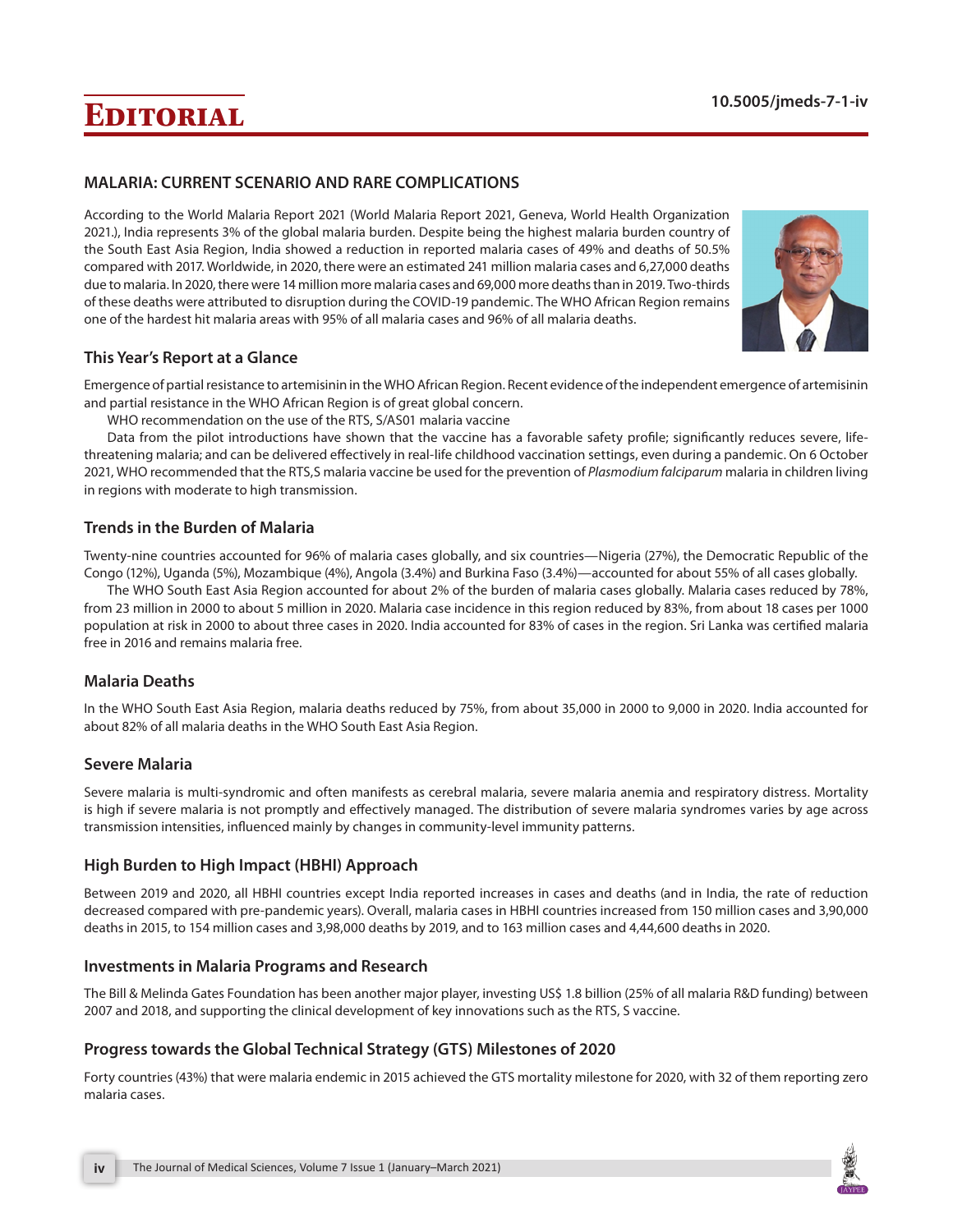The WHO South East Asia Region met the GTS 2020 milestones for both mortality and morbidity. All countries in the region except Bhutan and Indonesia reduced case incidence and mortality by 40% or more.

#### **Biological Threats**

Deletions in the parasite's *pfhrp2* and *pfhrp3* (*pfhrp2/3*) genes renders parasites undetectable by Rapid Diagnostic Tests (RDTs) that are based on histidine-rich protein 2 (HRP2).

Alternative RDT options (e.g. based on detection of the parasite's lactate dehydrogenase) are limited; in particular, there are currently no WHO-prequalified non-HRP2 combination tests that can detect and distinguish between *P. falciparum* and *P. vivax*.

#### **Parasite Resistance to Antimalarial Drugs**

Antimalarial drug efficacy is monitored through therapeutic efficacy studies (TES), which track clinical and parasitological outcomes among patients receiving antimalarial treatment.

In the WHO African Region, the first-line treatments for *P. falciparum* include artemether–lumefantrine (AL), artesunate–amodiaquine (AS–AQ), artesunate–pyronaridine (AS–PY) and dihydroartemisinin–piperaquine (DHA–PPQ).

In the WHO South East Asia Region, first-line treatments for *P. falciparum* include AL, AS–AQ, AS–PY, artesunate plus sulfadoxine– pyrimethamine (AS+SP) and DHA-PPQ.

#### **Vector Resistance to Insecticides**

Globally, resistance to pyrethroids—the primary insecticide class currently used in Insecticide-treated mosquito Net (ITNs)—is widespread, being detected in at least one malaria vector in 68% of the sites for which data were available. Resistance to organochlorines was reported in 64% of the sites. Resistance to carbamates and organophosphates was less prevalent, being detected in 34% and 28% of the sites that reported monitoring data, respectively.

#### **Rare Complications of** *Falciparum* **Malaria in Adults**

"Rare Complications" have been reported in the literature among the adult malaria cases:

Post-malarial Neurological Syndrome (PMS),<sup>1</sup> Bil foot drop,<sup>2</sup> Acute hemorrhagic leukoencephalitis (AHLE/Hurst's disease),<sup>3</sup> strokes with neuro-deficits (bleed, cortical/cerebral venous thrombosis)<sup>4</sup>, Post-cerebral malaria residual neuro-deficits,<sup>5</sup> psychosis, neurosis, parkinsonism, encephalopathy, tremors, ataxia, frontal lobe syndrome,<sup>6</sup> spinal cord disorders & polyneuropathy, bilateral optic neuritis and Guillain–Barre syndrome.

Complications in abdomen (spleen/liver/pancreas) include: Splenic abscess/infarction & rupture,<sup>7</sup> bowel ischemia,<sup>8</sup> cholestatic jaundice, malaria hepatitis and pancreatitis.<sup>9</sup>

*Malaria co-infections include*: Dengue & Malaria, Malaria & Salmonella, Malaria & Leishmaniasis, Malaria & Hepatitis B/E.

*Cardiovascular system complications of malaria include*: Symmetric peripheral gangrene, pericardial effusion,10 myocarditis,11 global, left ventricular hypokinesia and refractory hypotension.

Hematological complications of malaria include: Disseminated intravascular coagulation with purpura fulminans,<sup>12</sup> hemophagocytic lymphohistiocytosis (HLH).<sup>13</sup>

Eye complications of malaria include: Retinal hemorrhage, malarial retinopathy.<sup>14</sup>

Acute cortical necrosis is a rare renal complication.

Acute lung injury—Acute Respiratory Distress Syndrome (ARDS) is a well-recognized rare complication seen in severe malaria cases.

The miscellaneous complications include: Toxic shock syndrome, rhabdomyolysis, pyrexia of unknown origin (fever >1 year), cervical lymphadenopathy.

#### **Rare Complications Reported in** *P. vivax* **and** *P. ovale* **Malaria Cases**

Occurrence of intracerebral bleed, right hemiparesis and seizures<sup>4</sup> and spontaneous chronic subdural hematoma following P. vivax malaria are rare associations.<sup>5</sup>

*The rare abdominal complications include*: Splenic rupture during acute malaria mostly in non-immune adults of *P. vivax*, *Plasmodium ovale* (*P. ovale*) infections. Splenic abscess in *P. vivax* malaria with secondary *Escherichia coli* infection has been reported.7

Only three cases of malarial hepatitis caused by *P. vivax* have been reported in the world.

Myocarditis complicating *P. vivax* malaria is an extremely rare complication.<sup>11</sup>

Hemophagocytic lymphohistiocytosis (HLH) is a rare but potentially fatal association with *P. vivax* malaria.13

Rare renal complications include *P. ovale* infection complicated with jaundice, thrombocytopenia, hypotension and acute renal failure.<sup>15</sup>

*P. vivax* and hepatitis E co-infection is a rare cause of malarial jaundice.16

Rare toxic shock syndrome can occur in *P. vivax* malaria which presents with clinical pictures of toxic shock, DIC, marked thrombocytopenia, oliguric renal failure, and pulmonary edema.

Retinal hemorrhage: In P. vivax infection,<sup>17</sup> retinal hemorrhage is very rare; only five cases have been reported in the literature.